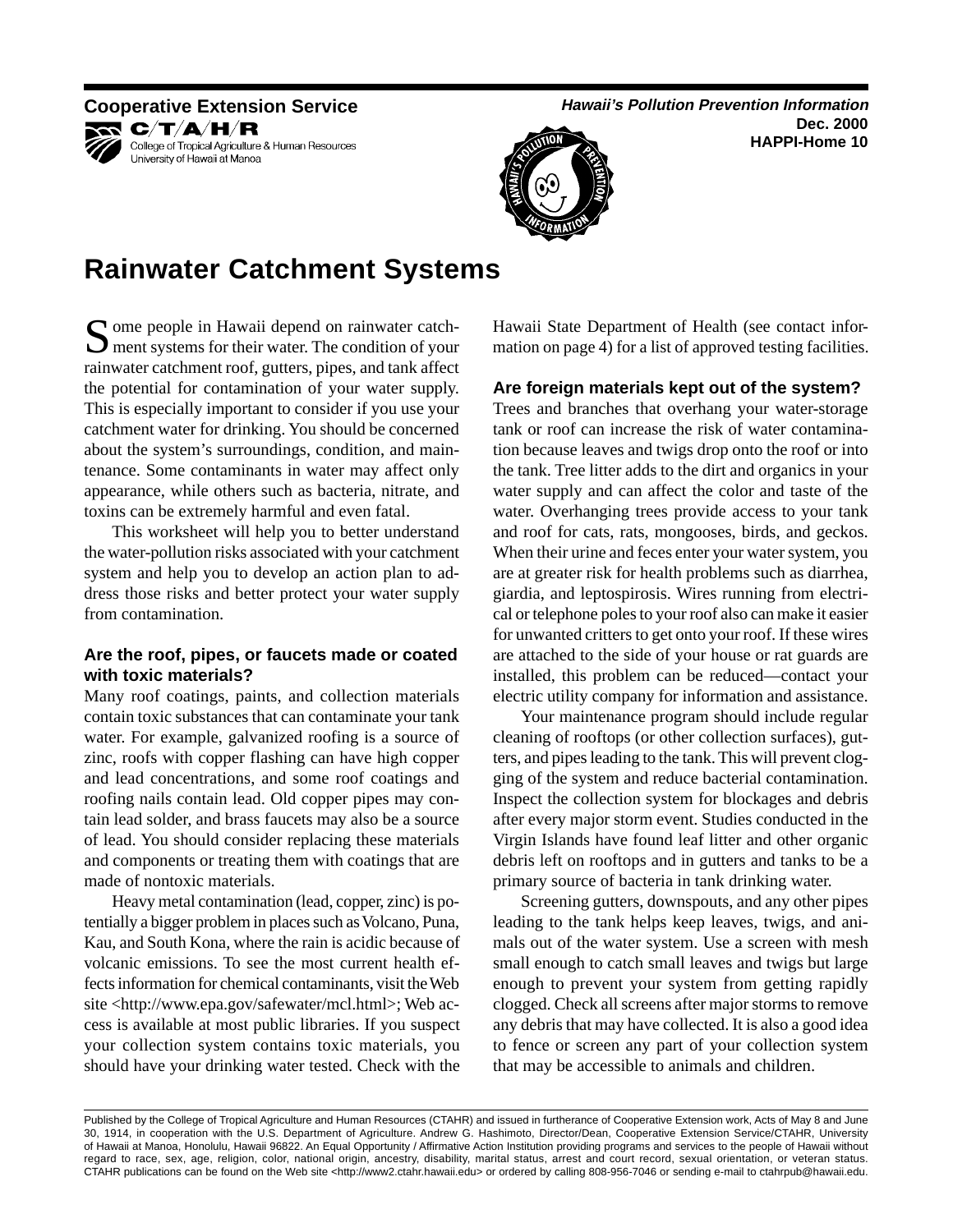The first water that washes off your roof when it starts raining is the dirtiest water because it contains dust, volcanic emissions like "Pele's hair," animal wastes, leaves, and other materials that have accumulated on the roof between rains. It can also contain agricultural pesticide residues if your house is located in an area where pesticides are sprayed. A first-flush diverter device can prevent this dirty water from entering catchment tank, lowering the risk of contamination. Lacking a device, you can manually divert the first flush of water from your tank, but this can only be done if you are home when it starts raining.

Even if you screen and cover your system and deflect the first flush, some contaminants such as dirt and small bits of organic matter usually get into your system. Installation of a filter can keep these materials out of your water supply. The industry standard is a 30-micron cartridge that is installed in the water line after the pump. Finer filters are also available and can be at individual faucets. All filters should be changed regularly according to the manufacturer's recommendations. Although some filters can remove very small particles, they cannot remove disease-causing organisms such as bacteria and viruses. If you intend to drink the water from your catchment system, you should install an additional water-treatment system.

Because the tank may hold the catchment water for a long time, tank materials can have a significant influence on your water quality. Do not use materials in or on your tank that will contaminate your water. For example, if you have a redwood or concrete tank, the inside should not be painted with an oil-based paint or paint containing lead. For tanks with liners, use a "foodgrade" plastic liner approved by the National Sanitation Foundation, <http://www.nsf.org>. Some "swimmingpool grade" liners are treated with algae-killing chemicals that can contaminate your drinking water.

The water catchment tank should always have a cover. A solid cover is best because it helps prevent debris and animal urine and feces from entering your tank. It also prevents sunlight from reaching the water and reduces the growth of algae in the tank. However, solid covers can be expensive. A shade-cloth cover that has a support system to prevent the cloth from drooping into the tank water is the second best option. If the shadecloth droops into the water, this provides an area for debris to accumulate and for animals and birds to drink and bathe and contaminate the water.

#### **Is your tank properly maintained?**

The quality of your water supply depends directly on how you manage the collection system. The tank should be emptied and cleaned as often as needed to remove sludge accumulation. Clean the tank if you notice the water getting discolored or sludge appearing. Even if you do not notice problems, you should completely clean your tank at least once every three years. This will minimize the amount of bacteria and other contaminants in your drinking water.

Leaks in above-ground tanks are usually easy to detect and usually do not result in water contamination. However, leaks in underground storage tanks are hard to detect and can increase the risk that your water can become contaminated. Any cracks or leaks in the water storage tank should be immediately filled and sealed with nontoxic filling or sealing material. Check your tank for leaks if you notice that you seem to be using water unusually quickly.

You should add chlorine to your system on a regular basis to disinfect your water supply. National Farm and Home Assessment documents recommend that catchment water be treated with 2 fluid ounces of 6% sodium hypochlorite solution per 1000 gallons of water, and that amount should be added periodically (monthly or bimonthly, depending upon the frequency and amount of rainfall) so as to maintain the chlorine level at a constant level. Unscented liquid household laundry bleaches generally have approximately 6% sodium hypochlorite. Since these products are not labeled for water purification, people using them for that purpose do so at their own risk. Health officials generally recommend that only municipal water be used for drinking and cooking, and that catchment water be used only for noncomsumption purposes.

Chlorine treatment alone does not reduce risks for all potentially harmful organisms, including the ones that cause giardia. Health risks from such organisms can be reduced only by boiling water before drinking or by using an additional treatment system designed for the particular sanitation purpose.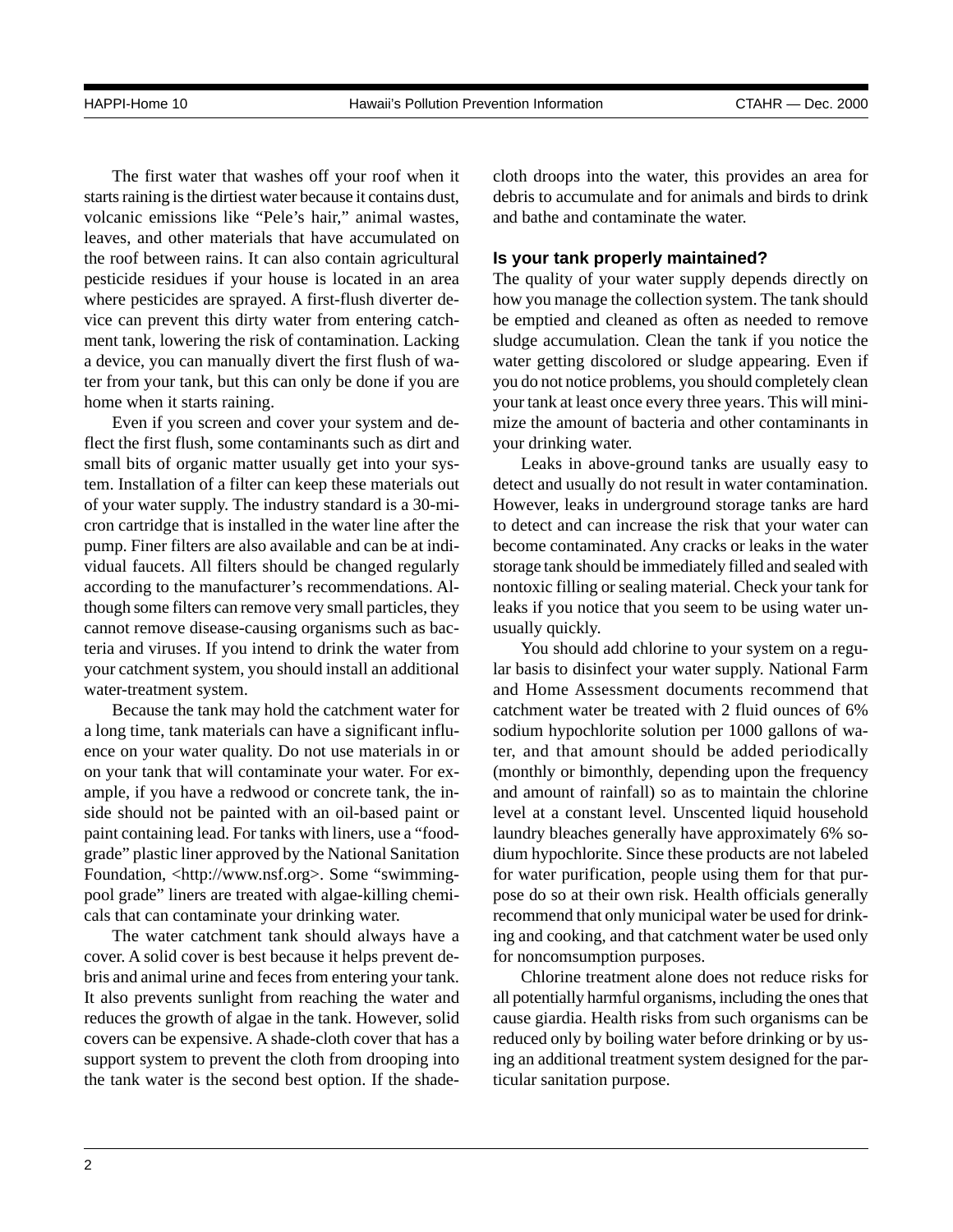## **Assessing your risks**

To determine your rainwater catchment system's risks for contamination, compare the items in the table below with your management practices and rate your risk level as low, moderate, or high for each category. Then, go to page 4 to develop an action plan to reduce your risk of water pollution.

## **Risk Assessment Table for Rainwater Catchment Systems**

|                                                             | Low risk                                                                                 | <b>Moderate risk</b>                                                                                                                                       | <b>High risk</b>                                                                                                                                                                     | Your risk                                       |
|-------------------------------------------------------------|------------------------------------------------------------------------------------------|------------------------------------------------------------------------------------------------------------------------------------------------------------|--------------------------------------------------------------------------------------------------------------------------------------------------------------------------------------|-------------------------------------------------|
| <b>Roof materials</b><br>and catchment<br>system pipes      | Roofing materials and<br>pipes contain no<br>potentially hazardous<br>materials          | Not sure what roofing<br>materials and pipes<br>contain; may contain lead-<br>headed nails or lead<br>solder in copper pipes;<br>catchment water is acidic | Roofing materials or pipes<br>contain lead-based paint,<br>lead-headed nails, or other<br>hazardous materials:<br>system uses copper piping<br>or brass fixtures; water is<br>acidic | $\Box$ low<br>$\square$ moderate<br>$\Box$ high |
| Roof<br>maintenance<br>(leaves, twigs,<br>other debris)     | Regularly clean roof,<br>no overhanging trees                                            | Regularly clean roof, few<br>overhanging trees, first<br>flush sometimes manually<br>deflected                                                             | Irregularly clean roof,<br>many overhanging trees                                                                                                                                    | $\Box$ low<br>$\square$ moderate<br>$\Box$ high |
| <b>Screens to keep</b><br>out leaves, twigs,<br>and animals | All gutters, downspouts,<br>and other openings<br>screened; screens cleaned<br>regularly | Most gutters and all down-<br>spouts and other openings<br>screened; screens cleaned<br>when clogged                                                       | Gutters, downspouts, and<br>other openings not<br>screened                                                                                                                           | $\Box$ low<br>$\square$ moderate<br>$\Box$ high |
| <b>First-flush water</b>                                    | Automatic first-flush<br>diverter installed                                              | Manually divert first-flush<br>water from collection tank                                                                                                  | First-flush water goes<br>directly into collection tank                                                                                                                              | $\Box$ low<br>$\Box$ moderate<br>$\Box$ high    |
| <b>Tank materials</b>                                       | No potentially hazardous<br>coating materials, or use a<br>food-grade plastic liner      | Uncertain of coating<br>material used                                                                                                                      | Use potentially hazardous<br>coating materials (e.g., lead<br>paint) or nonfood-grade liner                                                                                          | $\Box$ low<br>$\square$ moderate<br>$\Box$ high |
| <b>Tank covers</b>                                          | Solid cover                                                                              | Shade-cloth cover, with<br>support system, no trees<br>or branches over tank                                                                               | No cover, or shade cloth<br>cover that droops into<br>water                                                                                                                          | $\Box$ low<br>$\square$ moderate<br>$\Box$ high |
| <b>Tank mainte-</b><br>nance (cleaning<br>and leaks)        | Cleaned tank within past<br>3 years, check for leaks<br>regularly                        | Cleaned tank within past<br>5 years, check for leaks<br>at least annually                                                                                  | Haven't cleaned tank in<br>more than 5 years, seldom<br>check for leaks                                                                                                              | $\Box$ low<br>$\square$ moderate<br>$\Box$ high |
| Tank<br>chlorination                                        | Add appropriate amount of<br>chlorine to tank monthly or<br>according to water use       | Add chlorine to tank<br>irregularly and without<br>regard to water use                                                                                     | Seldom add chlorine                                                                                                                                                                  | $\Box$ low<br>$\square$ moderate<br>$\Box$ high |